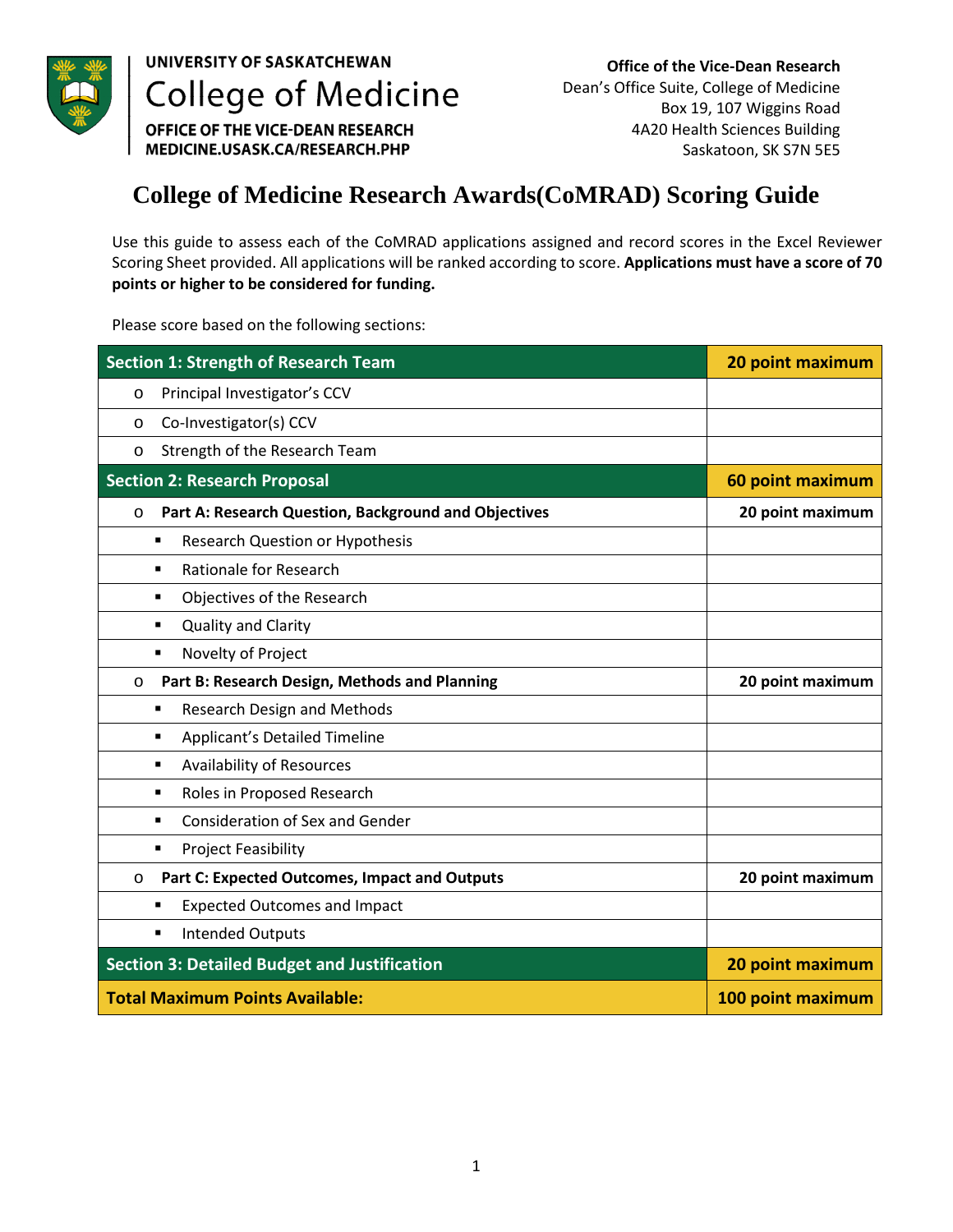# CoMRAD Scoring Guide

## **Comments**

Comments are an important method of improving unsuccessful applications for future rounds. This allows applicants to reflect on their applications and modify accordingly. All comments will be released to be Principal Investigator (PI). This is a blind peer review so all comments will be de-identified prior to being released.

Comments can be left on the Excel "Reviewer Scoring Sheet" in two formats:

- **Section comments:** Brief comment for each section explaining score. This is particularly important as it allows for perspective regarding which sections were stronger or weaker than others.
- **General Comments and/or Areas to Improve**: Summary of the most important points of the review, addressing the strengths and weaknesses of the application and include areas the applicant could improve. Score should reflect the overall impression of the application as well as the impact of the project on the field.

## Disclosure of Association

Note if you have a connection to the application or applicant. This may include:

- You are a close, personal friend of the PI or Co-Investigator (Co-I).
- You have held or currently hold collaborative funding with the PI or Co-I.
- You have published together with the PI or Co-I in the last five years.

Please email the completed scoring sheet to [com.rad@usask.ca.](mailto:com.rad@usask.ca) Once your scores are submitted, our office will contact you for your information to process honorarium payment.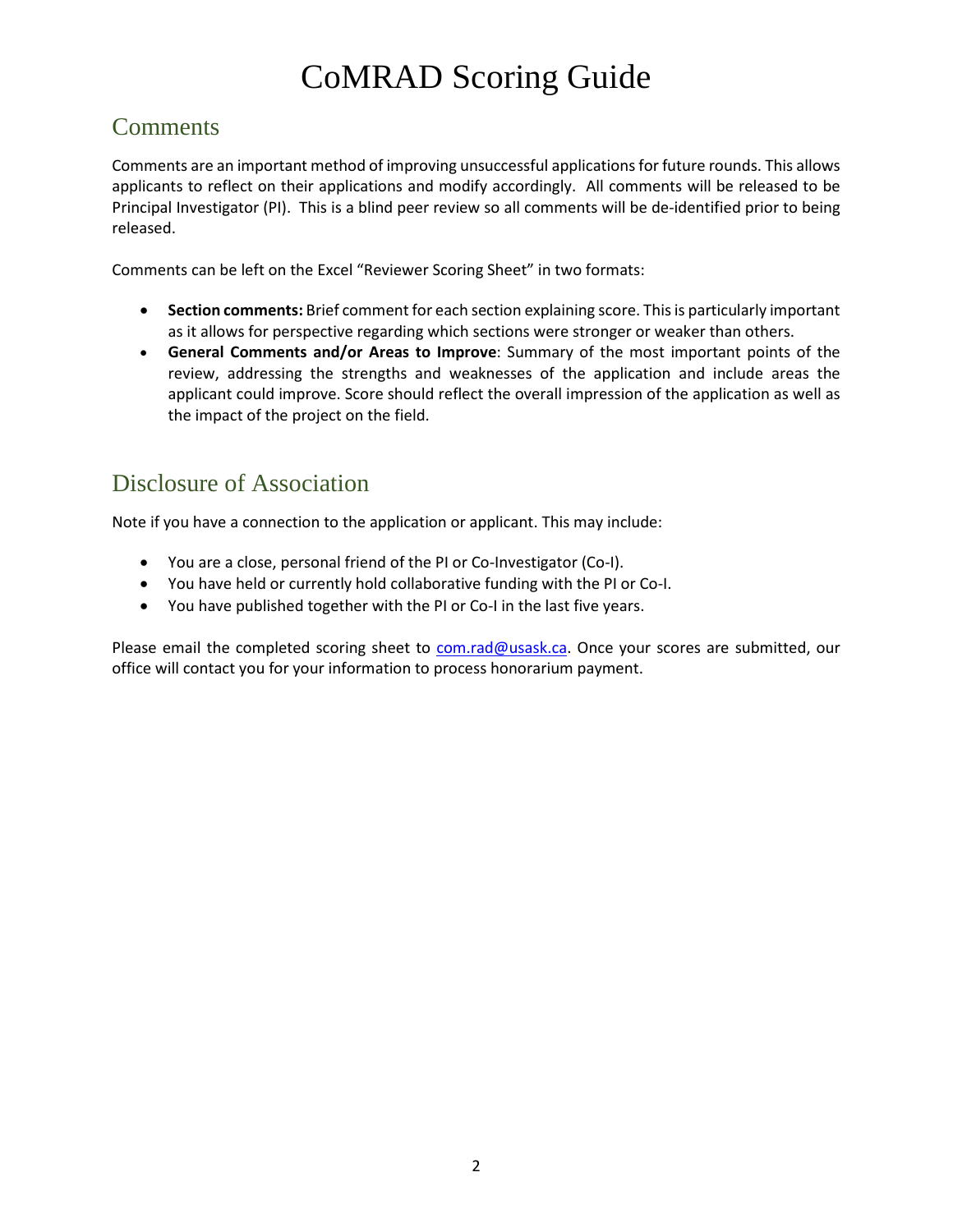## CoMRAD Scoring Guide

## Section 1: Strength of Research Team (Score of 0 to 20 points total)

Please assess the academic background of the PI and Co-I's CIHR Biosketch CCV relative to their career stage, field of research, and with consideration to leaves of absence as noted within CCV. Using the CCV information and the "*Strength of the Research Team*" section of the application form, please assess the experience of applicants in the proposed area of research and with the proposed methodology and/or the appropriateness of the research team to carry out the proposed research. Please note that indicators may include awards, funding, work experience, publications, presentations, but also community-engaged work, outreach, and other "non-traditional" outputs and experiences.

#### Section 2: Research Proposal (Score of 0 to 60 points total)

#### **Part A: Research Question, Background and Objectives** (Score of 0 to 20 points)

- 1. **Research Question or Hypothesis:** Applicant must state an original and significant research question, hypothesis or any appropriate alternative that captures the central problem to be addressed by the research.
- 2. **Rationale for Research:** Applicant must explain the rationale for the research and outline how the new directions and ideas in the proposal will extend or advance current knowledge in this area.
- 3. **Objectives of the Research:** Applicant must explain the short, medium or long-term objectives they are expecting from the research.
- 4. **Quality and Clarity:** The purpose of the project must be clear and applicant must provide solid justification for the research project.
- 5. **Novelty of Project:** The proposed research must be novel rather than simply a continuation of ongoing or already funded research.

#### **Part B: Research Design, Methods and Planning** (Score of 0 to 20 points)

- 1. **Research Design and Methods:** Applicant must describe the research design and methods giving sufficient details of how he/she intends to carry out the proposal, including statistical analysis as appropriate, and explain why chosen research design and methodology is the most appropriate for the proposal.
- 2. **Applicant's Detailed Timeline:** Applicant must provide a realistic timeline of key activities and work to be completed during the length of the funding period, identifying who and what will be involved in each phase.
- 3. **Availability of Resources:** Applicant must provide evidence that the resources (e.g., time, specialized assistance, access to equipment) are available.
- 4. **Roles in Proposed Research:** Applicant must outline how the research team will undertake this project, describing what the roles of each team member will be and how the team will be able to drive the project to completion.
- 5. **Consideration of Sex and Gender:** Sex (biological attributes) and gender (socio-cultural factors) should be considered throughout the proposal where appropriate. If not considered, the applicant should provide a viable justification of why it is not applicable.
- 6. **Project Feasibility:** The proposed work must be feasible given the capacity of the investigators, proposed budget, proposed approach, with consideration for sex and gender based approaches (where appropriate) and displaying appropriate engagement and reciprocity with Indigenous peoples (where appropriate).